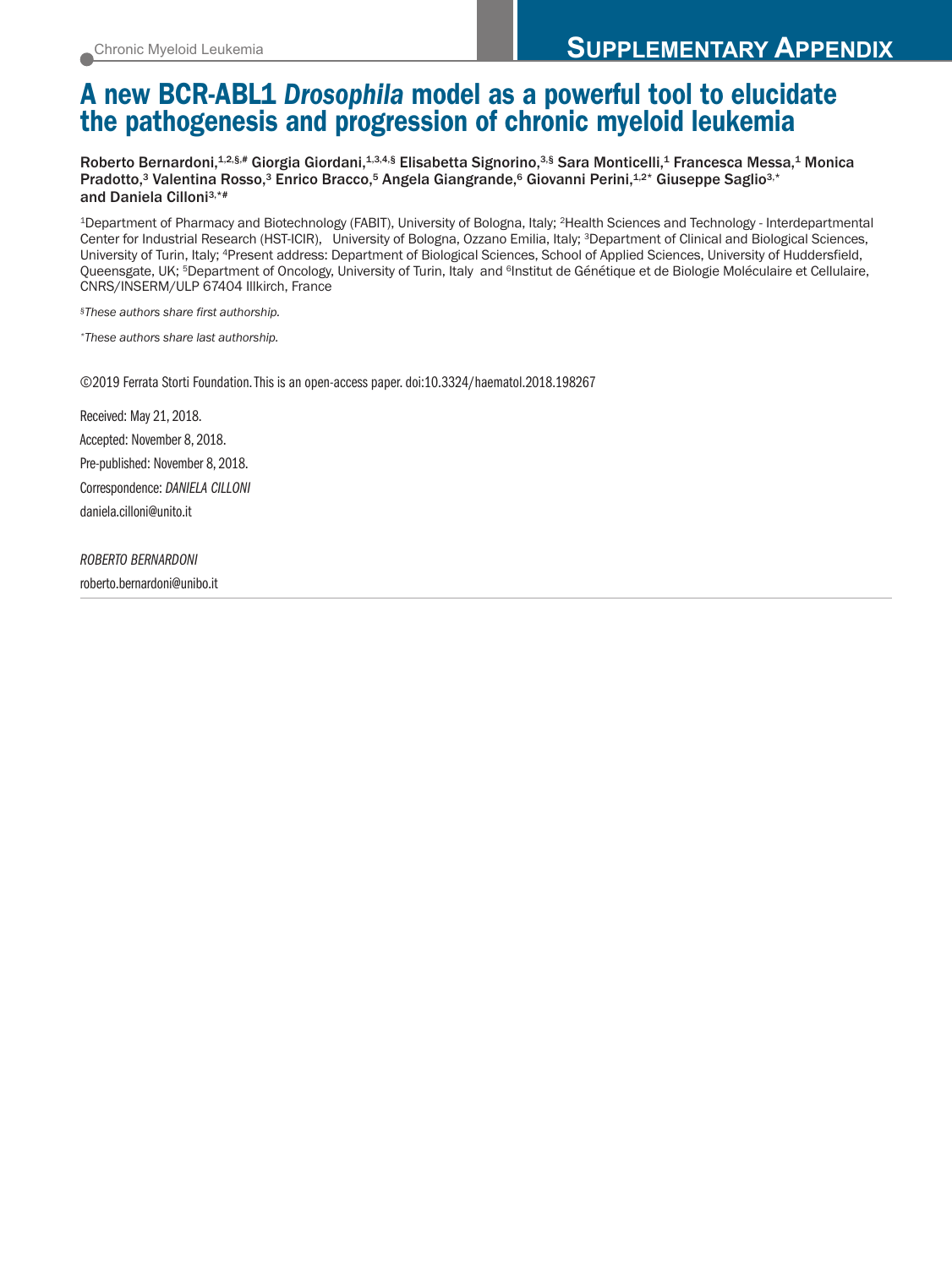### **Methods**

# **Generation of** *BCR-ABL1 Kinase Dead* **(***BCR-ABL1KD)* **transgenic flies.**

The human *BCR-ABL1 Kinase Dead* (*BCR-ABL1KD*) cDNA was obtained through site-directed mutagenesis. The following mutagenic primers containing the desired mutation (Val-Met-Thr instead of Val-Lys-Thr) in the P-loop of the BCR-ABL1 tyrosine kinase domain were used: fwd GTGGCC**GTGATGACC**TTGAAGGAGG and rev TCCTTCAA**GGTCATCAC**GGCCACCG. 25ng of plasmid DNA containing the *BCR-ABL1* cDNA was PCR amplified using the Expand Long Template PCR System (Roche Applied Science, Penzberg, Upper Bavaria, Germany) according to the manufacturer's instructions. The non-mutated parental methylated DNA template was digested for 2 hours with *DpnI* and the plasmid carrying the desired mutation was finally prepared using the  $Qiafilter^{TM}$  Plasmid Maxi Kit (Qiagen, Venlo, Netherlands). Plasmid DNA was injected into *Drosophila* embryos (Trans-FlyER, Startup Company, Ferrara, Italy) and 3 independent transgenic lines were obtained.

### *Drosophila* **stocks**

The following fly stocks, enhancer trap lines, deficiencies and mutants were obtained from the Bloomington Stock Center (Department of Biology, Indiana University, Bloomington, IN, USA) and they are described at FlyBase (flybase.bio.indiana.edu): Oregon R (adopted as wild type strain), gmrGal4 (P(Gal4-gmr)-3<sup>rd</sup>chr.)<sup>[1](#page-9-0)</sup>[,](#page-9-1) *sevenlessGal4*<sup>2</sup>, *STAT92E<sup>06346</sup>* (stock# 11681) *UAS-Abl* (#8567)*, UAS-AblK417N* (#8566)*, Abl[1]* (#8566), *Df (3L)st-f13 (fax deficiency-Df*, #2993)*, Df(3R)T-32 (pros Df,* #3003)*, Df(3L)81k19 (dab Df, #*2998*), Df(2R)P34 (ena Df, #*757*), fax[M7]* (#8786)*, pros[17]*  (#5458)*, Dab EY10190* (#16974), *ena[23]* (#8571). RNA interference (RNAi) lines for *Abl* (#2897), *Dab* (#14008 and #13005) and *ena* (#43056 and #106484) were obtained from VDRC (Vienna *Drosophila* RNAi Center, Wien, Austria)[.](#page-9-2) *domelessGal4* (from Noselli S.<sup>3</sup>[\)](#page-9-2) and *STAT*<sup>DN</sup>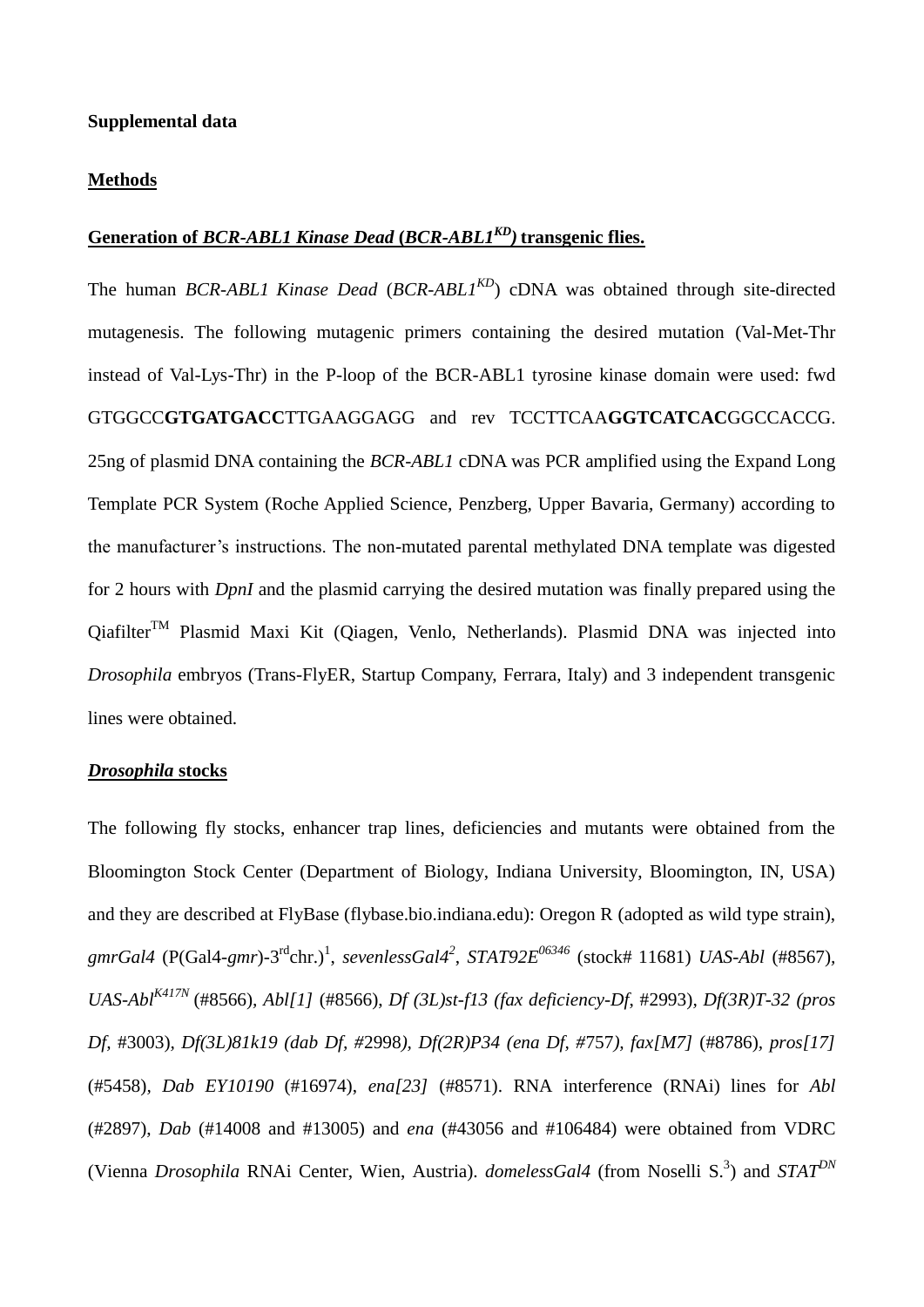(from Betz  $A^A$ [\)](#page-9-3) fly stocks were kindly provided by A. Giangrande. In order to generate a sensitive genetic background in flies and to express transgenes in a tissue specific pattern, flies carrying the *BCR-ABL1* transgene were crossed with flies expressing the yeast transcriptional activator Gal4 in the eye imaginal disc (*sevGal4* and *gmrGal4*). Flies were cultured in standard medium and grown at 25°C, if not otherwise specified. To study the eye phenotypes, images of adult eyes were captured using a stereomicroscope equipped with a photo-camera (Olympus, Olympus Italia srl, Segrate MI, Italy, or SMZ1500, Nikon Instruments, Amsterdam, Netherlands). Oregon R wild type strain was used as control if not otherwise specified.

#### **Protein extracts, immuonoprecipitation, immunoblotting.**

Protein extraction buffers **Fly Heads:** Tris-HCl pH 7.4 10mM, NaCl 150mM, EDTA 5mM, EGTA 5mM, Glycerol 10%, DTT 5mM, Urea 4M, supplemented with protease (CLAP cocktail containing Chymostatin 25mg/ml, Leupeptin 25mg/ml, Antipain 25mg/ml and Pepstatin A 25mg/ml, use 1:1000) and phosphatase (Sodium Orthovanadate 1mM) inhibitors. **Cell lines:** Tris-HCl pH 8 50mM, NaCl 150mM, Np40 1%, DOC 0,5%, SDS 0,5% supplemented with protease and phosphatase inhibitors. Lysates were incubated on ice for 30 minutes followed by centrifugation at 18000 g for 15 minutes at 4 $\degree$ C. Proteins (50 µg) were denatured in 4X SDS Laemli's buffer by boiling for 5 min, resolved on a SDS 8% polyacrylamide gel and transferred to a nitrocellulose membrane (Amersham Bioscience, GE Healthcare, Waukesha, WI). The membrane was blocked for 1 h at room temperature with 5% BSA (Bovine Serum Albumin; Sigma-Aldrich Corp., St. Louis, MO) in 1X Tris-buffered saline (TBS) and then probed overnight at  $4^{\circ}$ C with primary antibodies in 1% BSA 1X TBS-tween buffer. Detection was performed using anti-mouse IgG HRPconjugated secondary antibodies (anti-mouse sc-2005, anti-rabbit sc-2004, Santa Cruz Biotechnology, Santa Cruz, CA, USA) for 1 h at 4°C. For Immunoprecipitation, 1 mg of total protein extract was incubated for 3h at  $4^{\circ}$ C with 4  $\mu$ g of anti-Enabled supernatant and subsequently for 45 min at 4°C with Protein A Sepharose (Amersham Bioscience, GE Healthcare, Waukesha,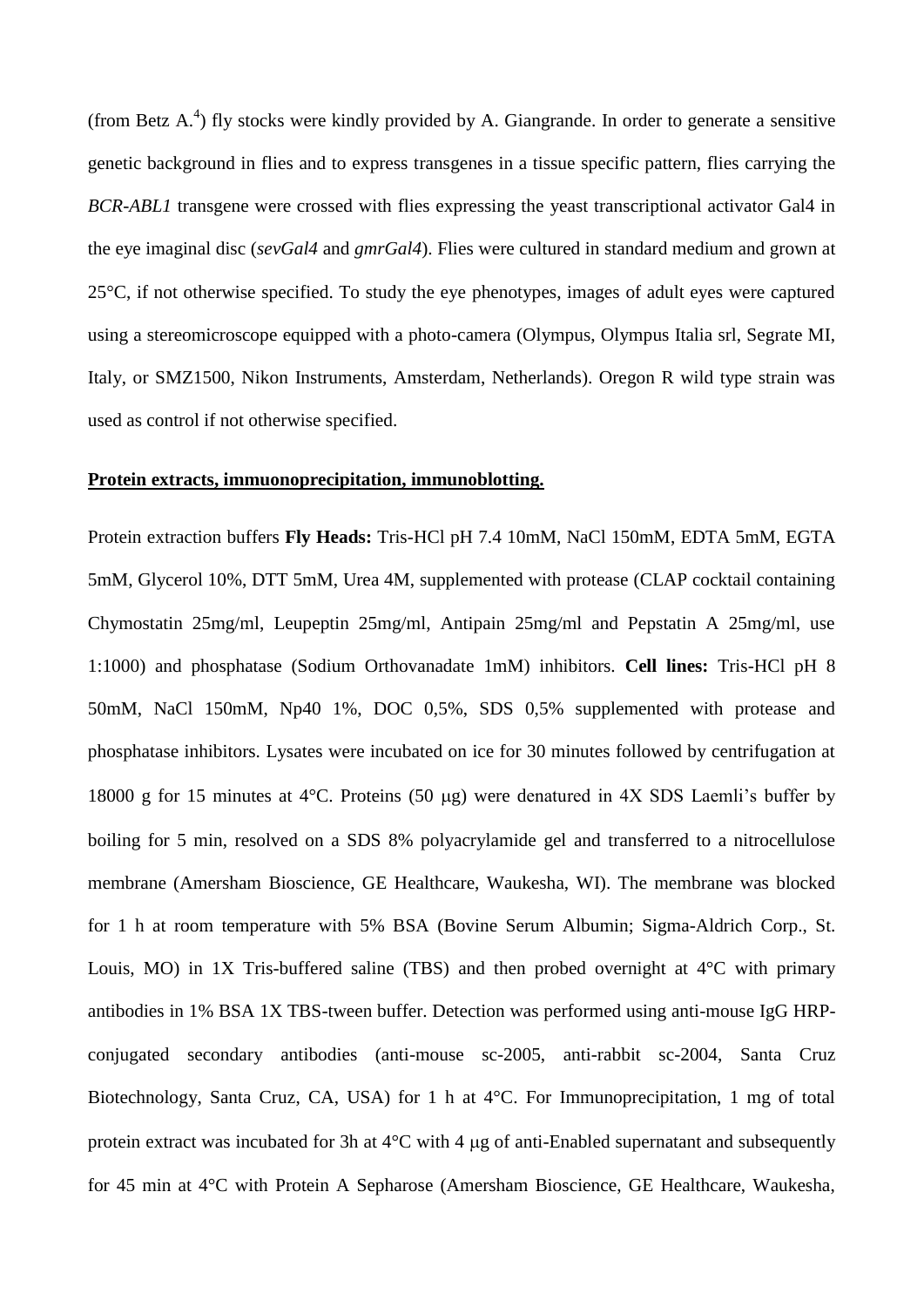WI, USA). Proteins signal intensities were measured using a Java software (Image J). Unless noted differently, each experiment was repeated three times on biologically independent samples.

### **Fluorescent Immunolabeling analysis**

Immunolabeled imaginal discs or cells from patients were analyzed, respectively, with Nikon A1R confocal laser-scanning microscope, equipped with a Nikon PlanApo 40× lens and captured using NIS Elements AR 3.10 software (Nikon) or with fluorescence microscope (DM2000 LED, Leica Microsystems, Wetzlar, Germany) and captured using x100 oil immersion objective. Fluorescent signal from cells was measured by Image Processing and analyzed with Graphpad Prism 5.

#### **Genetic analysis**

**Melanotic nodule phenotype.** The constitutive expression of the oncoprotein BCR-ABL1 under the control of the *domelessGal4 (domeGal4)* induces a fully penetrant lethality. This early lethality phase is due to *domeGal4* activity in essential tissues other than the lymph gland. To overcome this problem and analyze the effect of BCR-ABL1 overexpression in the hematopoietic precursor cells of the lymph gland Medullary Zone, we ubiquitously expressed under the control of the *tubulin* gene promoter a temperature-sensitive mutant of Gal80 (*tubulin-Gal80TS*) that represses Gal4 activity by binding to the Gal4 transcriptional activation domain. Gal $80^{TS}$  is active at  $18^{\circ}$ C and inactive at 29°, releasing the Gal4 activity from repression (temporal and regional gene expression targeting - TARGET system<sup>[5-7](#page-9-4)</sup>). ). *domelessGal4; UAS-BCR-ABL1 3M; tubulin-Gal80TS* synchronized larvae were kept at 18°C until the indicated instar then they were exposed to 29°C to inactivate the Gal80TS protein and release Gal4 transactivation activity.

#### **Patients and cell line**

After informed consent 103 samples from 95 CML patients and 20 healthy donors were collected and included in the study. Eight patients were analyzed during follow up. K562 cell line (ATCC, Manassas, VA) was used for transfection and proliferation assays.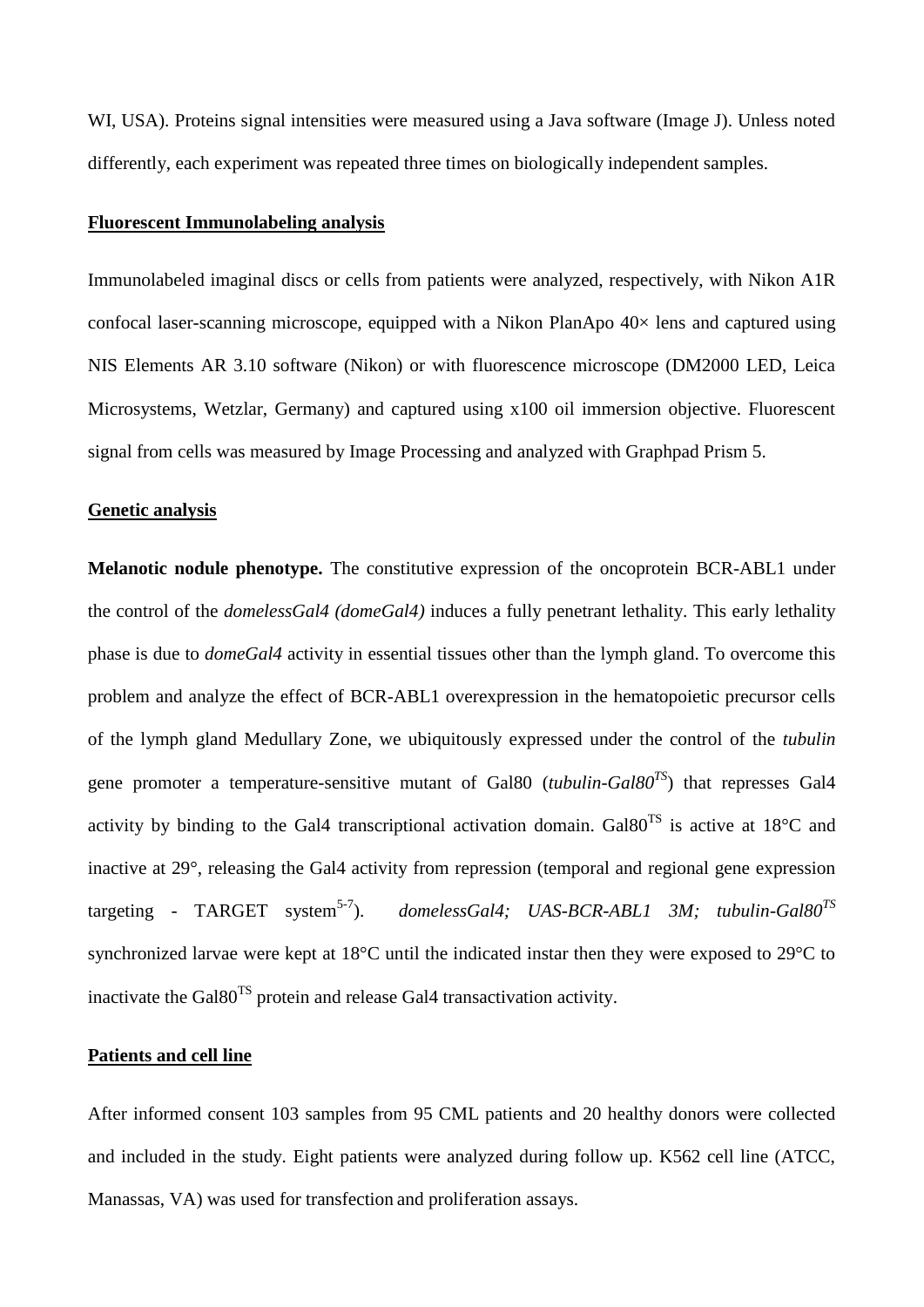### **K562 transfection**

30 µg of pReceiver-M07-Dab1 Vector containing the whole *Dab1* coding sequence  $(GeneCopoeia<sup>TM</sup>, Rockville, MD, USA)$  was electroporated in K562 cell line using the GenePulser<sup>TM</sup> electroporation apparatus (Bio-Rad Laboratories) under the following conditions: 1 pulse at 300Volt and 75mF capacitance. Electroporation with 30 µg pEGFP alone was performed as control.

### **Proliferation assay**

Transfected cells were seeded at  $10x10^4$  concentration in RPMI with 10% FBS for 18 hours and then starved. After 12 hours, 10% FBS was added and finally 6 hours later 1  $\mu$ Ci/ml <sup>3</sup>H-Thymidine was added (GE Healthcare). After 24 hours of incubation, the  ${}^{3}H$ -Thymidine was removed; cells were then washed with PBS and 5% trichloric acetic acid and resuspended with NaOH. The amount of incorporated <sup>3</sup>H-Thymidine was detected using a β-counter. Experiments were performed in triplicate.

### **Statistical analysis**

The statistical significance of difference between distributions of the adult eye phenotypic classes considered in the different experimental sets has been evaluated applying the Mann-Whitney test. The difference of the melanotic nodules phenotype between the compared different genotypes were validated by applying the two-tailed Student's t-test to data from at least three independent experiments and calculating the p-value using the software GraphPad Prism 5. The expression data of Dab1 and Dab2, and the Dab1 proliferation data, were analyzed with the Student's t-test, the pvalue calculated using the software GraphPad Prism 7.

## **Bleeding, preparation of hemolymph samples and estimate of the circulating hemocytes.**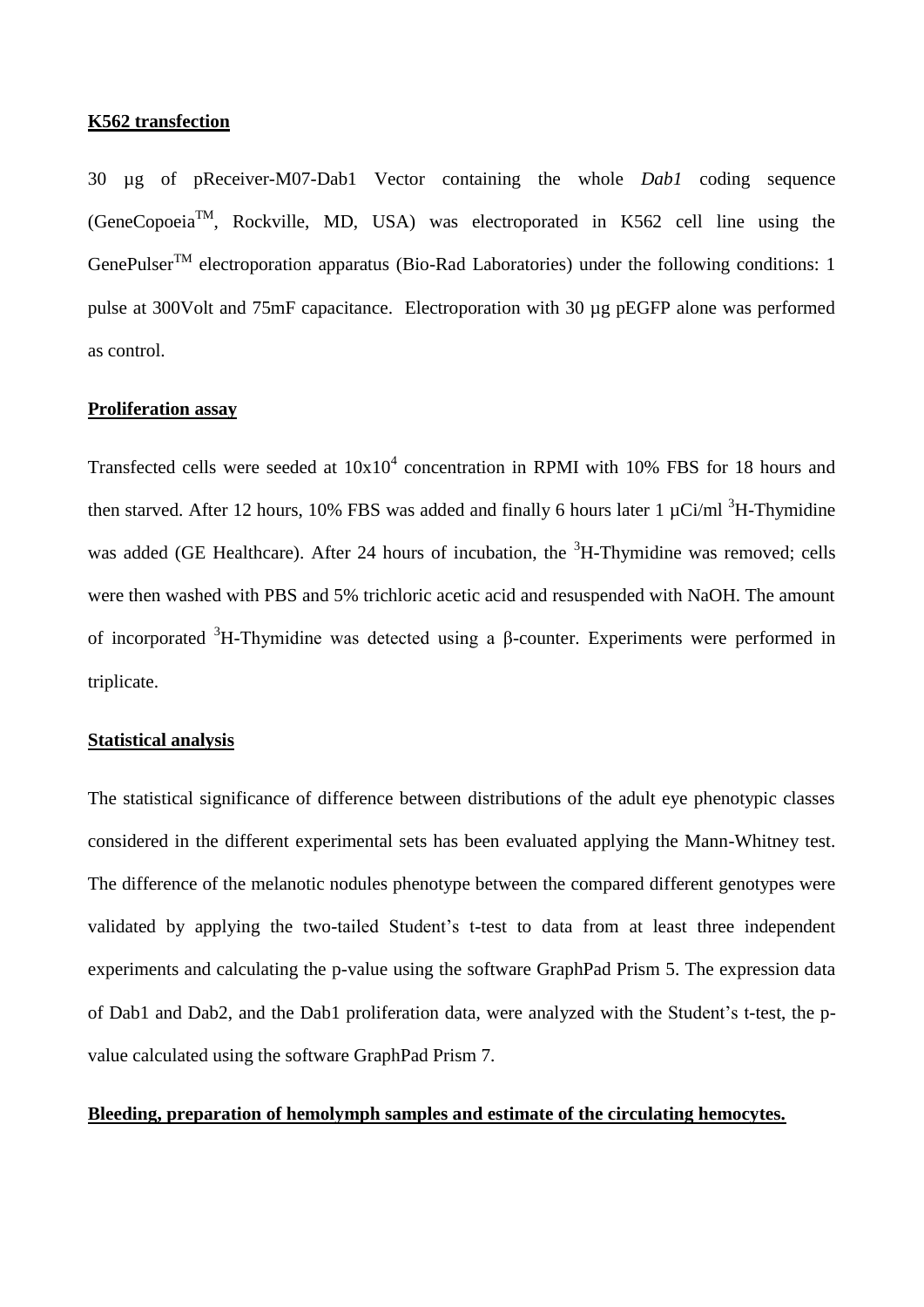Three groups of ten late L3 instar larvae conditionally expressing BCRABL1 under the control of the *domeGal4* driver or larvae carrying only the *domeGal4* construct as negative control, were bled into 30  $\mu$ l of PBS1X, labeled for 20 min at room temperature with Cy3 conjugated Phalloidin (20g/ml, Sigma) that binds filamentous actin. The nuclei were labeled 5 min at room temperature with HOECHST 33342 ( $10\mu$ M Sigma) that is able to enter into unfixed alive cells. The bled circulating hemocytes were mounted on a slide under a  $20x20$  mm coverslip adding  $5\mu$  of Fluormount. In order to estimate the number of circulating hemocytes, cells co-labeled by Phalloidin/HOECST were counted in three random fields of three slides representing biological replicas. The average number of hemocytes per field between the slides was calculated. The data were analyzed with the Student's t-test and the p-value calculated using the software GraphPad Prism 7.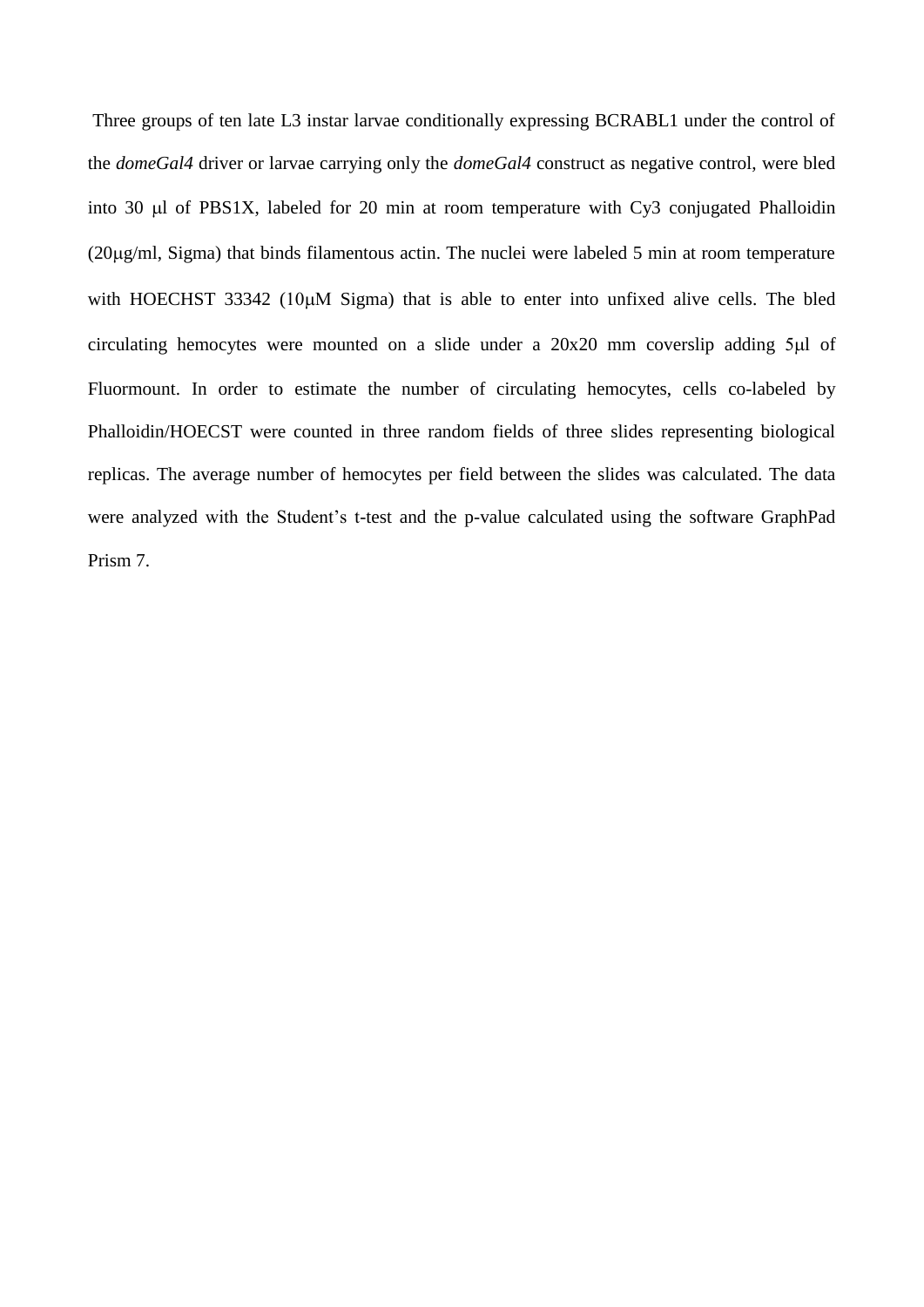# **Supplemental Figures**

# **Figure S1**

#### Supplemental Figure 1



**Figure S1**. Adult eyes representative of the most frequent phenotypic class in the analysis of animals carrying the indicated genotypes and concerning the data included in Figure 2B.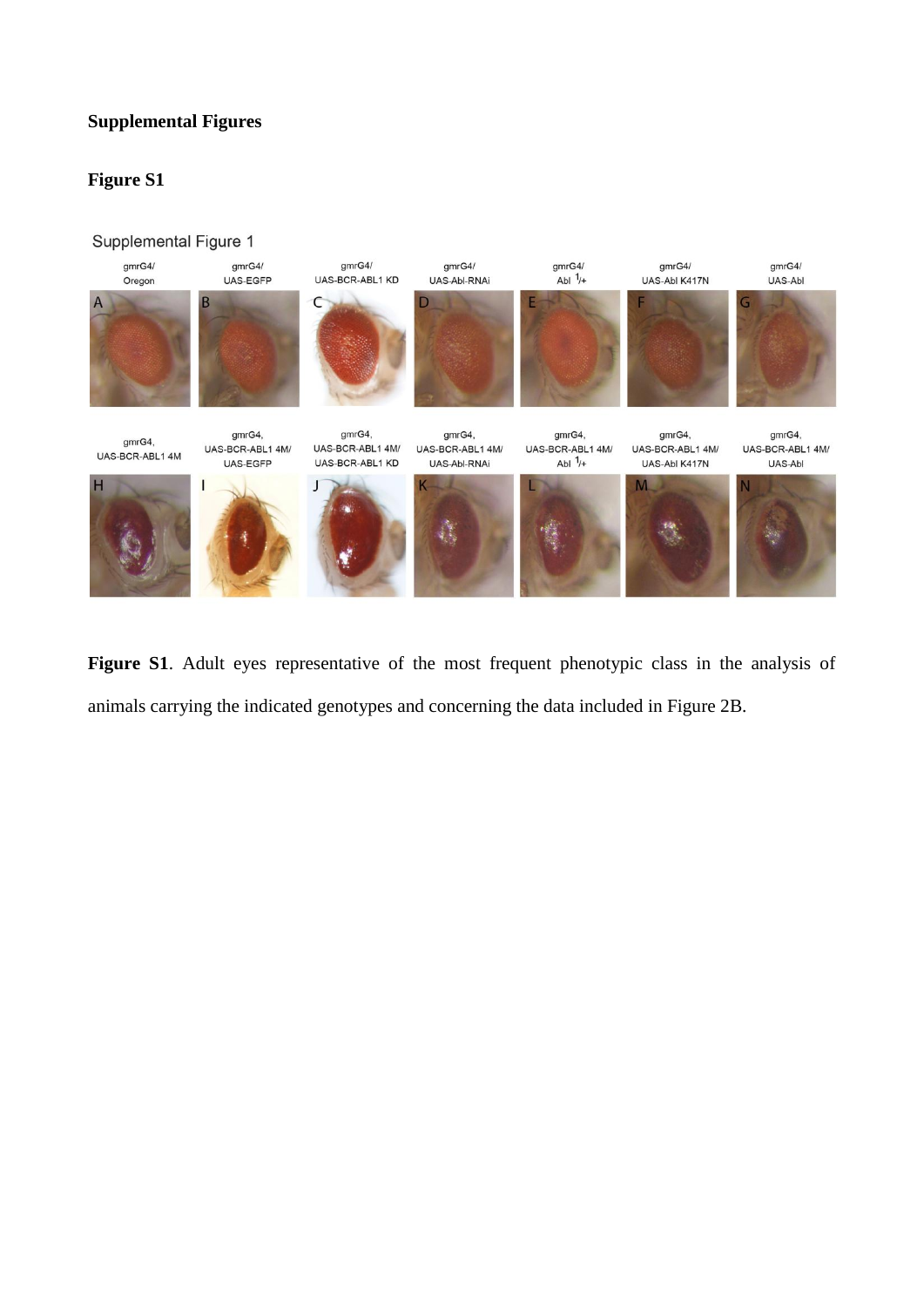# **Figure S2**

# Supplemental Figure 2



**Figure S2**. Adult eyes representative of the most frequent phenotypic class in the analysis of animals carrying the indicated genotypes and concerning the data included in Figure 2C-F, Figure 3A and Figure 5A.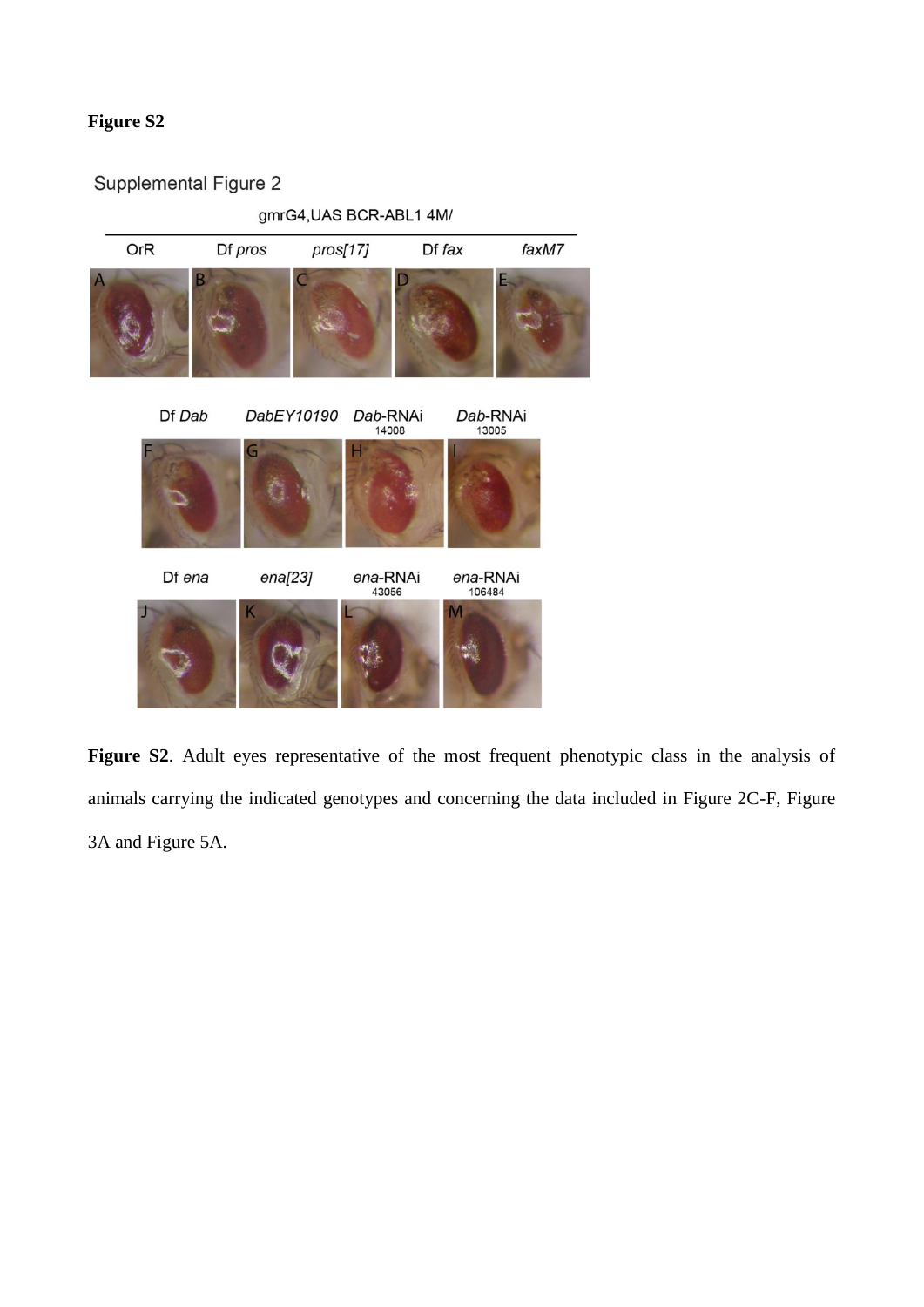# **Figure S3**

Supplemental Figure 3 gmrG4, UAS BCR-ABL1 4M/



**Figure S3**. Adult eyes representative of the most frequent phenotypic class in the analysis of animals carrying the indicated genotypes and concerning the data included in Figure 4.